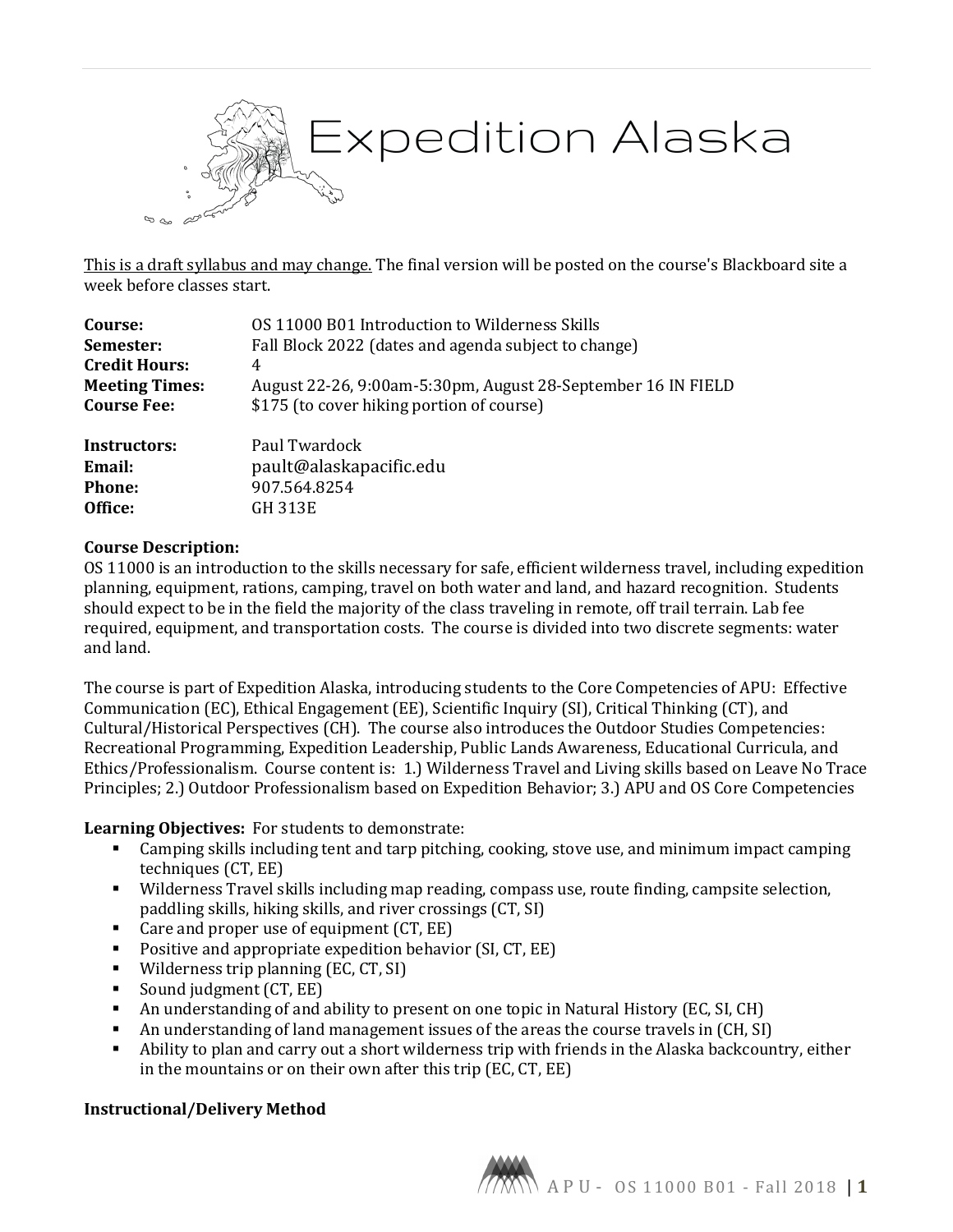This class begins with orientation, introduction to theory, and hands-on skills development, followed by 3 weeks of in-the-field experiential learning.

# **Required Texts** Reading packet with required articles (provided)

## **Attendance & Participation**

The student must attend all class meetings and outings, demonstrate knowledge of all presented skills, and complete all of the assignments for the class. The student will also demonstrate sound judgment and expedition behavior while preparing for and participating in class activities. No tobacco, alcohol, or nonprescription drugs are allowed on the course.

## **Risk Management**

Travel: This course travels in a remote wilderness setting where medical services and communication with civilization are not readily available. Students on this course are expected to act in a professional manner. They will be expected to understand, be aware of, and avoid the hazards of the area. If an incident does occur the group will act as a team to provide the best care for the patient as possible. Independent student group travel is a possibility if weather, route, and student abilities allow.

Emergency Contact: For family emergencies only families can contact APU's intown coordinator at 907- 562-0791. APU will then assist the family in contacting the course.

Group Dynamics: Students understand that we will be working together in close proximity for an extended time. Each person will do their best to take care of themselves and others, being aware of their behavior in order to be respectful traveling companions. Good expedition behavior requires that each individual take care of themselves so in order to better take care of others in a selfless way.

Fitness: Each student should be able to carry at least a 50lb pack over rough terrain off trail and long days averaging 8 hours of travel. This includes climbing steep passes over scree and boulders, crossing cold, swift rivers, and bushwhacking through thick alder and willow. Students should also be able to control a fully loaded canoe on moving water, and have basic swimming skills. If you have any doubts about your physical ability to complete the course or allergies to food or medications, or chronic injuries such as a bad back or knees please let the instructors know.

Alcohol, Drugs, Tobacco, Phones: We aim to have as safe a course as possible. To this end no alcohol, tobacco, illegal drugs or phones/musical listening devices are allowed.

Insurance: All students must show proof of major medical insurance (insurance card and/or fill out and send in Student Insurance application) and sign a waiver before being allowed on the course.

## **Grading and Assignments**

*1st assignments:* 

- Estimate mileage, elevation gain and loss for both the canoeing and hiking section.<br>■ Submit class and study topic
- Submit class and study topic
- Submit on Bus ride: a. First five days of Journal; b. First five days of Field Notebook

*1. Journal* (EC, CT, EE) 10% Due 9/15 Your journal should allow you to answer questions 10 years from now about your route, weather, what you learned and experienced on this expedition. It will include:<br>•Summary of the day •Personal reflections

•Personal reflections on the expedition<br>•Assignments •Significant things learned

### *2. Field Notebook* (EC, SI) 10% Due 9/15

The Field Notebook will have outlines of classes, which you can use as a basis for teaching the same or similar class in the future. It will include:

•Detailed outlines for each formal class

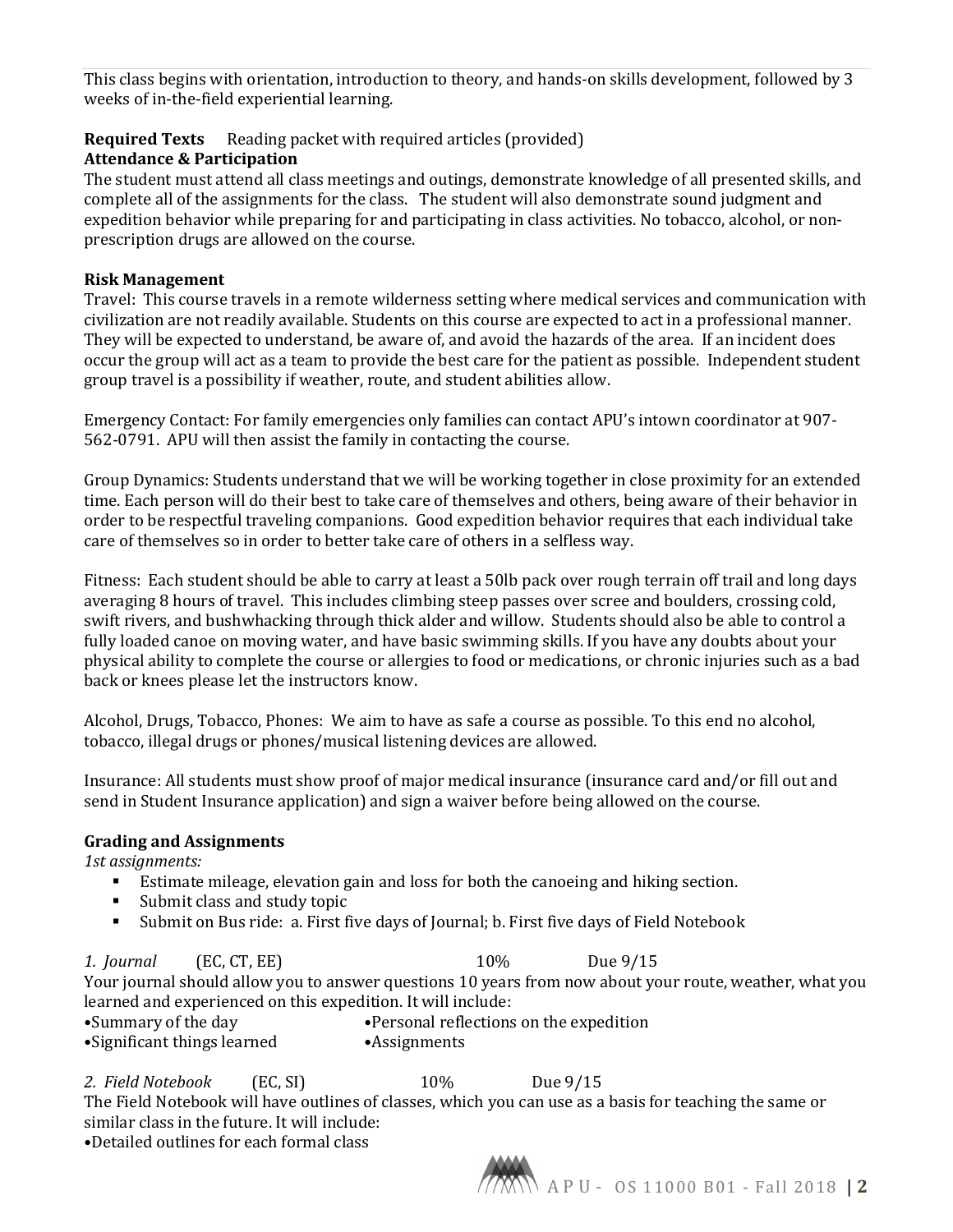•Drawings and sketches related to formal and informal classes

*3. Skills Demonstration* (EC, SI) 30% Ongoing<br>•Trip Planning •Camping skills • Travel Skills •Care of self •Trip Planning •Camping skills<br>•Care of equipment •Though •Thoughtful judgment

| 4. Leadership and Expedition Behavior (CT, EE, SI, CH) |                                    |            | 30%                  | Ongoing |
|--------------------------------------------------------|------------------------------------|------------|----------------------|---------|
| •Appropriate                                           | $\bullet$ On time                  | • Positive | •Asks good questions |         |
| •Involved in class                                     | • Helpful and respectful of others |            |                      |         |

*5. Natural History Presentations & Study* (EC, CH, SI) 20% Ongoing •Presentation: (10%) One short (5 minutes) presentation on a natural history subject (ie: "A Teachable Moment") followed by a longer (20-30 minutes) presentation on the same subject. •Study: (10%) In pairs select one natural history topic (eg: weather, geology, mammals, birds, plants, edible/medical plants, fish/aquatic life, and human impacts) approved by the instructors that will be present in our area of travel. During the trip count abundance and size of your topic on daily intervals, recording them in your journal. Draw pictures, collect samples, make notes on elevation, aspect, count numbers of species or signs in a plot, and record behavior. At the end of the course enter data into a spreadsheet and analyze 2 variables: e.g. altitude and abundance. Develop a poster that describes the plant or animal, displays your findings, and analyzes what you have learned. Due 9/17 with a short oral summary.

*A=100-90%*: Completes and receives an "A" grade in the above assignments and demonstrates competency in all skills covered in the course and has the ability to help others learn most subjects in the course. All written work is turned in on time and complete. Natural History class is 30 minutes, material is well prepared, and class is presented in an "Interpretative" style, e.g.: utilizes interactive techniques. An "A" student should be able to organize and lead a short trip of her/his peers in the Alaska backcountry.

*B=89-80%*: Students completes and receives a "B" average in the above assignments and demonstrates competencies in all skills covered. Written work is satisfactory. Natural History class is at least 20 minutes and shows some degree of preparation. A "B" student should be able to participate in a short backcountry trip with his/her peers.

*C=79-70%*: Student completes the course and shows basic, good decision-making rules, but does not turn in written work. Natural history class is short and ill prepared. A "C" student should be able participate in an organized outing with some supervision.

*D=69-60%*: Student finishes the course but does not turn in written work, does not complete a class, shows poor decision-making skills and practices poor expedition behavior. Presentation is short or non-existent. A "D" student needs more work on skills, EB, and planning before going on a non-educational trip.

*F=59% or below*: Student is dropped from the course due to poor decision-making skills, not following guidelines and course rules. An "F" student needs to retake the class, or similar outing, before going on a non-educational trip.

#### **Agenda & Schedule:**

Census Date (last day to DROP): <br>Withdrawal Date (last day for W on transcript): September 12 Withdrawal Date (last day for W on transcript):

**Dates Itinerary Itinerary Itinerally** 8/23-27, 9:00am-5:00pm On APU Campus, GH 315 Introductions, expedition organization, and skill introductions<br>On bus 'first assignments' 8/28 6AM Travel with Expedition Alaska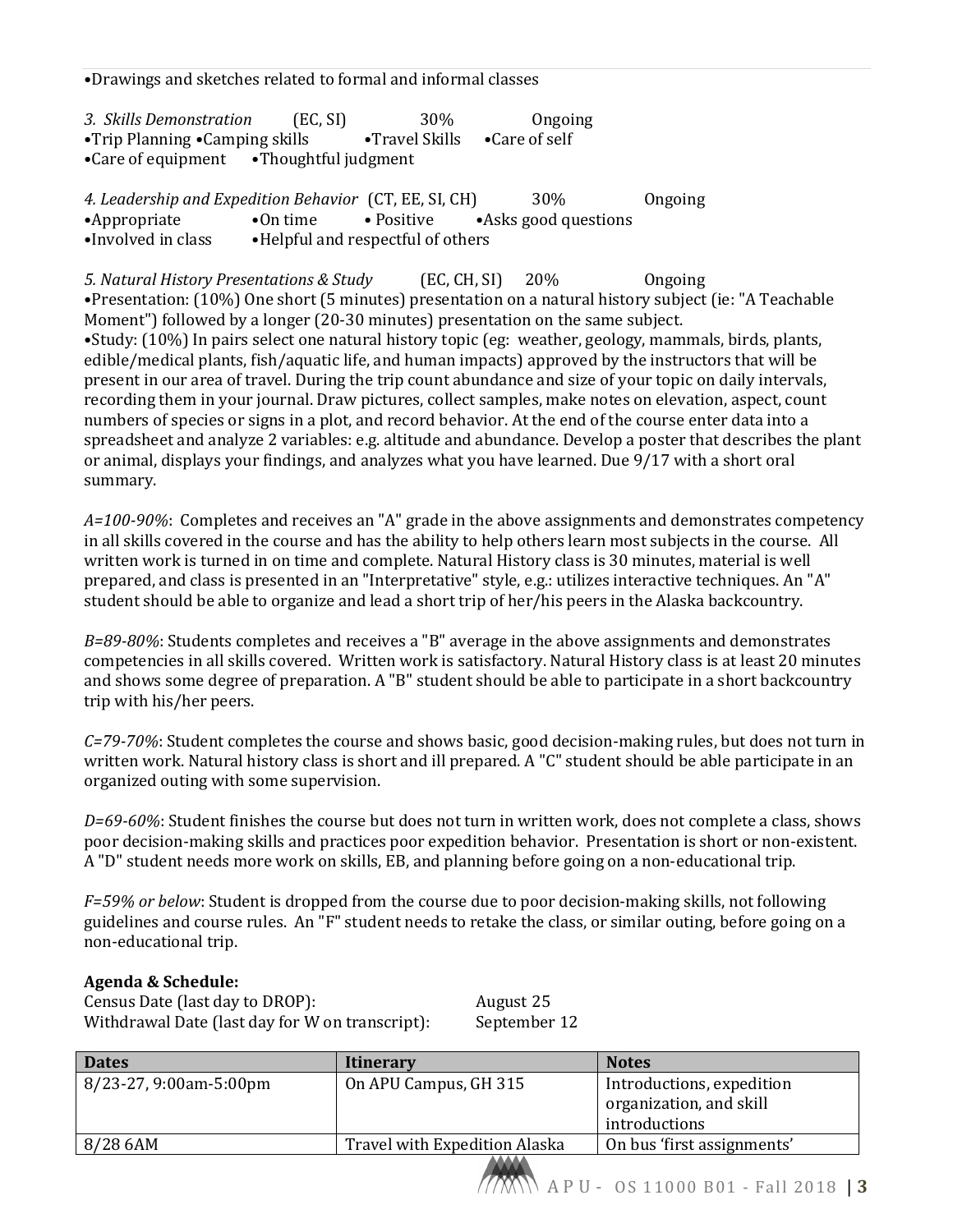|            | courses to Eagle, Alaska      |                             |
|------------|-------------------------------|-----------------------------|
| $8/29-9/7$ | Canoe section on Yukon River: |                             |
|            | Eagle to Circle, Alaska       |                             |
| 9/7        | Night camping n Healy AK      | prepping for hiking section |
| $9/8-9/15$ | Hiking Section in Chugach     |                             |
|            | Mountains, east of Anchorage  |                             |
| 9/16       | On APU Campus, GH 215         | Clean up and Presentations  |

## **Active Learning**

Active learning refers to the process of deep understanding that come from interactive and reflective education rather than rote memorization and information recall. For this class, active learning involves infield as well as in-class experiential learning, with the expectation of application to expedition leadership.

### **Communications Expectations**

All official communication regarding the course and APU information goes through APU email. Students are expected to be reading email prior to the course starting and for any portion of the course where meetings are held on campus. For the field portion of the course, there are different expectations regarding communications, which will be established prior to leaving the campus.

### **Technical Requirements & Applications**

For technical assistance with APU's Blackboard, MyAPU, the Student Portal, contact the IT Helpdesk: 907.564.8350, [ithelpdesk@alaskapacific.edu](mailto:ithelpdesk@alaskapacific.edu)

### **UAA/APU Consortium Library**

Developing the essential competency of Critical Thinking, APU students are challenged to grow their information literacy, analyzing and evaluating sources for truth claims, methodologies, and perspectives. The Consortium Library contributes significantly to the information literacy of our community with rich collections and references, as well as expert staff and online services.

- Website: http://lib.uaa.alaska.edu/ Phone: 907-786-1871<br>Ask-a-Librarian: http://lib.uaa.alaska.edu/research/ask/
- Ask-a-Librarian: http://lib.uaa.alaska.edu/research/ask/<br>■ To activate your library privileges (for both online and one
- To activate your library privileges (for both online and onsite access), contact the IT Department.

## **Disability Support Services**

In accordance with the Americans with Disabilities Act of 1990, it is the policy of Alaska Pacific University to make reasonable accommodations for qualified students with disabilities. If a student with a disability needs reasonable accommodations, the student must notify the Assistant to the Dean of Students in a timely manner. Once the student notifies the Assistant to the Dean of Students, processes and procedures for documenting a disability will be provided to the student upon request. Once the student provides the required documentation to the Assistant to the Dean of Students, the interactive process for developing reasonable accommodations will begin; this process involves the Assistant to the Dean of Students meeting or talking with the student about his or her needs prior to providing the student with a reasonable accommodation approval or denial letter. Students will be notified, in writing, by the Assistant to the Dean of Students when the request for reasonable accommodations is approved or denied. It is the student's responsibility to present the approval letter, documenting the approved reasonable accommodations with respect to the University course, to the faculty member.

To receive reasonable accommodations with respect to a University course, a student must follow the process described above. Faculty members are not expected to make reasonable accommodations for students who have not been officially approved for reasonable accommodations by the Assistant to the Dean of Students. The Assistant to the Dean of Students